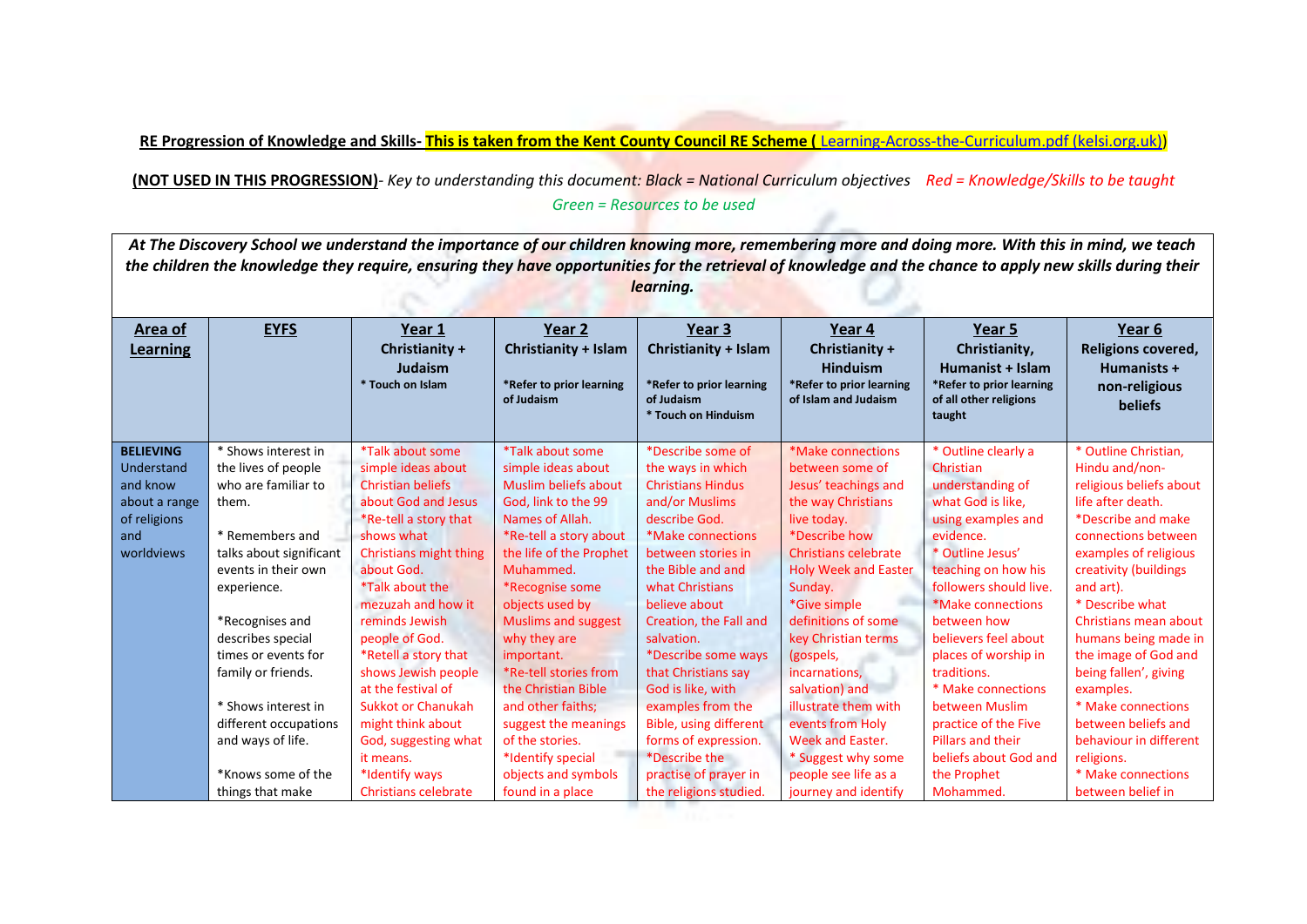|                      | them unique, and can    | Christmas/Easter and   | where people            | *Make connections                          | some of the key              | * Describe the forms  | ahimsa(harmlessness),    |
|----------------------|-------------------------|------------------------|-------------------------|--------------------------------------------|------------------------------|-----------------------|--------------------------|
|                      | talk about some of      | some ways a festival   | worship and be able     | between what people                        | milestones on this           | of guidance a Muslim  | grace and Ummah          |
|                      | the similarities and    | is celebrated in other | to say something        | believe and about                          | journey.                     | uses and compare      | (community),             |
|                      | differences in relation | religions.             | about what they         | prayer and what they                       | *Describe what               | them to forms of      | teachings and sources    |
|                      |                         | *Re-tell stories       | mean and how they       | do when they pray.                         | happens in Christian,        | guidance experienced  | of wisdom in the         |
|                      | to friends or family.   | connected to           | are used.               | *Make connections                          | Hindu (and Jewish)           | by the pupils.        | three religions.         |
|                      | * Enjoys joining in     | Christmas/Easter and   | *Re-tell Bible stories  | between stories,                           | ceremonies of                | * Make connections    |                          |
|                      | with family customs     | another religion and   | and stories from        | symbols and beliefs                        | commitment and               | between the key       |                          |
|                      | and routines.           | say why these are      | other faiths about      | with what happens in                       | what these rituals           | functions of the      |                          |
|                      |                         | important to           | caring for others and   | at least two festivals.                    | mean.                        | mosque and the        |                          |
|                      |                         | believers.             | the world.              | *Identify similarities                     | *Describe some               | beliefs of Muslims.   |                          |
|                      | ELG:                    |                        |                         | and differences in the                     | examples of what             |                       |                          |
|                      | *Children talk about    | *Recognise and name    |                         |                                            | Hindus do to show            |                       |                          |
|                      | past and present        | symbols of belonging   |                         | way festivals are<br>celebrated within and |                              |                       |                          |
|                      | events in their own     | from their own         |                         |                                            | their faith, and make        |                       |                          |
|                      | lives and in the lives  | experiences, for       |                         | between religions.                         | connections with             |                       |                          |
|                      | of family members.      | Christianity and one   |                         | *Describe some                             | some Hindu beliefs           |                       |                          |
|                      |                         | other religion,        |                         | examples of what                           | and teachings about          |                       |                          |
|                      | *They know that         | suggest that these     |                         | Christians do to show                      | aims and duties in           |                       |                          |
|                      | other children don't    | mean and why they      |                         | their faith, and make                      | life.                        |                       |                          |
|                      | always enjoy the        | matter.                |                         | connections with                           | *Describe some ways          |                       |                          |
|                      | same things, and are    | *Give an account of a  |                         | some Christian beliefs                     | in which Hindus              |                       |                          |
|                      | sensitive to this.      | Christian infant       |                         | and teachings.                             | express their faith          |                       |                          |
|                      |                         | baptism and suggest    |                         | *Describe some ways                        | through puja, aarti          |                       |                          |
|                      | *They know about        | what actions and       |                         | in which Christians                        | and bhajans.                 |                       |                          |
|                      | similarities and        | symbols mean.          |                         | express their faith                        | * Make connections           |                       |                          |
|                      | differences between     | *Identify two ways     |                         | through hymns and                          | between stories of           |                       |                          |
|                      | themselves and          | people show they       |                         | modern worship                             | temptation and why           |                       |                          |
|                      | others                  | belong to each other   |                         | songs.                                     | people can find it           |                       |                          |
|                      |                         | when they get          |                         |                                            | difficult to be good.        |                       |                          |
|                      |                         | married.               |                         |                                            |                              |                       |                          |
| <b>EXPRESSING</b>    |                         | *Talk about how        | *Recognise that         | *Suggest why having                        | * Identify the most          | * Give examples of    | * Express ideas about    |
| <b>Express ideas</b> |                         | Shabbat is a special   | scared texts contain    | a faith or belief in                       | important parts of           | ways in which         | how and why religions    |
| and insights         |                         | day of the week for    | stories which are       | something can be                           | <b>Easter for Christians</b> | believing in God is   | can help believers       |
| about nature,        |                         | Jews and give          | special to many         | hard.                                      | and say why they are         | valuable in the lives | when times are hard,     |
| significance         |                         | examples of what       | people and should be    | *Identify how and say                      | important.                   | of Christians, and    | giving examples.         |
| and impacts          |                         | they do for it.        | treated with respect.   | why it makes a                             | <b>REVISIT: *Describe</b>    | ways in which it can  | * Explain some           |
| of religions         |                         | *Ask questions and     | *Talk about ways in     | difference in people's                     | and comment on               | be challenged.        | similarities and         |
| and                  |                         | suggest answers        | which stories, objects, | lives to believe in                        | similarities and             | * Express thoughtful  | differences between      |
| worldviews           |                         | about stories to do    | symbols and actions     | God.                                       | differences between          | ideas about the       | beliefs about life after |
|                      |                         | with Christian         | used in churches and    |                                            | how Christians,              | impact of believing   | death.                   |

**All Service**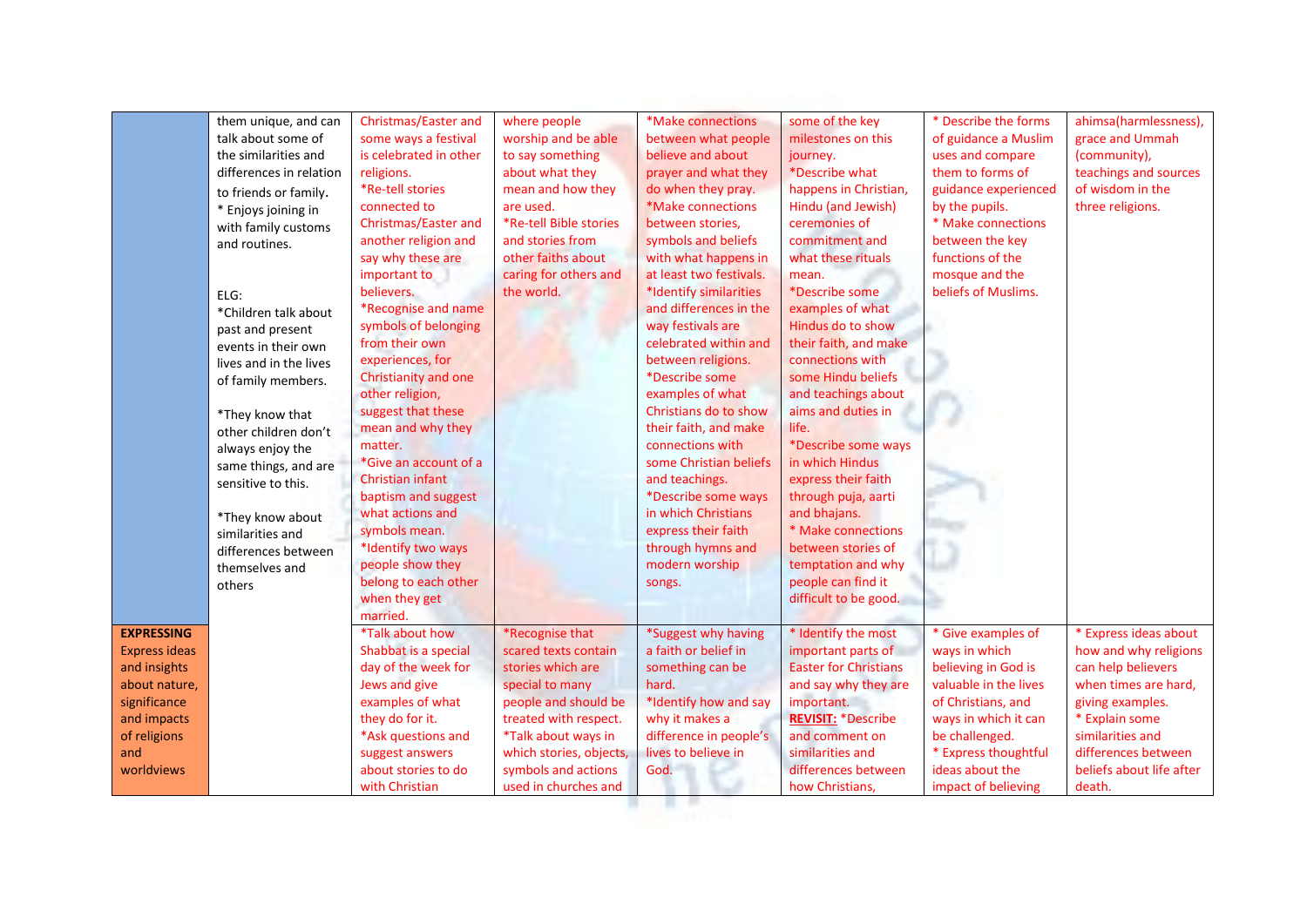|               | festivals and a story  | mosques show what     | *Give examples of         | <b>Hindus and Muslims</b> | and not believing in    | * Explain some           |
|---------------|------------------------|-----------------------|---------------------------|---------------------------|-------------------------|--------------------------|
|               | from another religion. | people believe.       | how and suggest           | pray.                     | God on someone's        | reasons why              |
|               |                        | *Ask good questions   | reasons why               | *Explain similarities     | life.                   | <b>Christians and</b>    |
|               |                        | during a school visit | Christians use the        | and differences about     | *Offer interpretation   | Humanists have           |
|               |                        | about what happens    | Bible today.              | how people pray.          | of two of Jesus'        | different ideas about    |
|               |                        | in a church or        | *Describe ways in         | * Suggest reasons         | parables and say        | the afterlife.           |
|               |                        | mosque.               | which prayer can          | why marking the           | what they might         | * Show understanding     |
|               |                        | *Identify ways that   | comfort and               | milestones of life are    | teach Christians        | of value of scared       |
|               |                        | some people make      | challenge believers.      | important to              | about how to live.      | buildings and art.       |
|               |                        | response to God by    | <i>*Describe and</i>      | Christians, Hindus        | * Explain the impact    | * Suggest reasons why    |
|               |                        | caring for others and | comment on                | (and Jewish people).      | Jesus' example and      | some believers see       |
|               |                        | the world.            | similarities and          | * Suggest at least two    | teachings might have    | generosity and charity   |
|               |                        |                       | differences between       | reasons why being a       | on Christians today.    | as more important        |
|               |                        |                       | how Christians,           | Hindu is a good thing     | * Select and describe   | than buildings and art.  |
|               |                        |                       | <b>Hindus and Muslims</b> | in Britain today, and     | the most important      | * Describe some          |
|               |                        |                       | pray.                     | two reasons why it        | functions of a place of | Christian and            |
|               |                        |                       | *Ask questions and        | might be hard             | worship for the         | <b>Humanist values</b>   |
|               |                        |                       | give ideas about what     | sometimes.                | community.              | simply.                  |
|               |                        |                       | matters most to           | * Give examples of        | * Give examples of      | * Suggest reasons why    |
|               |                        |                       | believers in festivals.   | rules for living from     | how places of           | it might be helpful to   |
|               |                        |                       | *Suggest at least two     | religions and suggest     | worship support         | follow a moral code      |
|               |                        |                       | reasons why being a       | ways in which they        | believers in difficult  | and why it might be      |
|               |                        |                       | Christian is a good       | might help believers      | times, explaining why   | difficult, offering      |
|               |                        |                       | thing in Britain today,   | with difficult            | this matters to         | different points of      |
|               |                        |                       | and two reasons why       | decisions.                | believers.              | view.                    |
|               |                        |                       | it must be hard           | * Give examples of        | * Describe and reflect  | *Outline the             |
|               |                        |                       | sometimes.                | ways in which some        | on the significance if  | challenges of being a    |
|               |                        |                       |                           | inspirational people      | the Holy Qur'an to      | Hindu, Christian or      |
|               |                        |                       |                           | have been guided by       | Muslims.                | <b>Muslim in Britain</b> |
|               |                        |                       |                           | their religion.           |                         | today.                   |
|               |                        |                       |                           |                           |                         | * Consider similarities  |
|               |                        |                       |                           |                           |                         | and differences          |
|               |                        |                       |                           |                           |                         | between beliefs and      |
|               |                        |                       |                           |                           |                         | behaviour in different   |
|               |                        |                       |                           |                           |                         | faiths.                  |
| <b>LIVING</b> | *Talk about issues of  | *Ask and suggest      | *Ask questions and        | *Link some questions      | * Present different     | * Apply ideas about      |
| Gain and      | good and bad, right    | answers to questions  | suggest some of their     | and answers about         | views on why people     | values and from          |
| deploy skills | and wring arising      | arising from stories  | own responses to          | how believers show        | believe in God or not,  | scriptures to the title  |
| needed to     | from stories.          | Jesus told and from   | ideas about God.          | commitment with           | including their own     | question.                |
| engage        |                        | other religions.      |                           | their own ideas about     | ideas.                  |                          |
|               |                        |                       |                           |                           |                         |                          |
|               |                        |                       |                           |                           |                         |                          |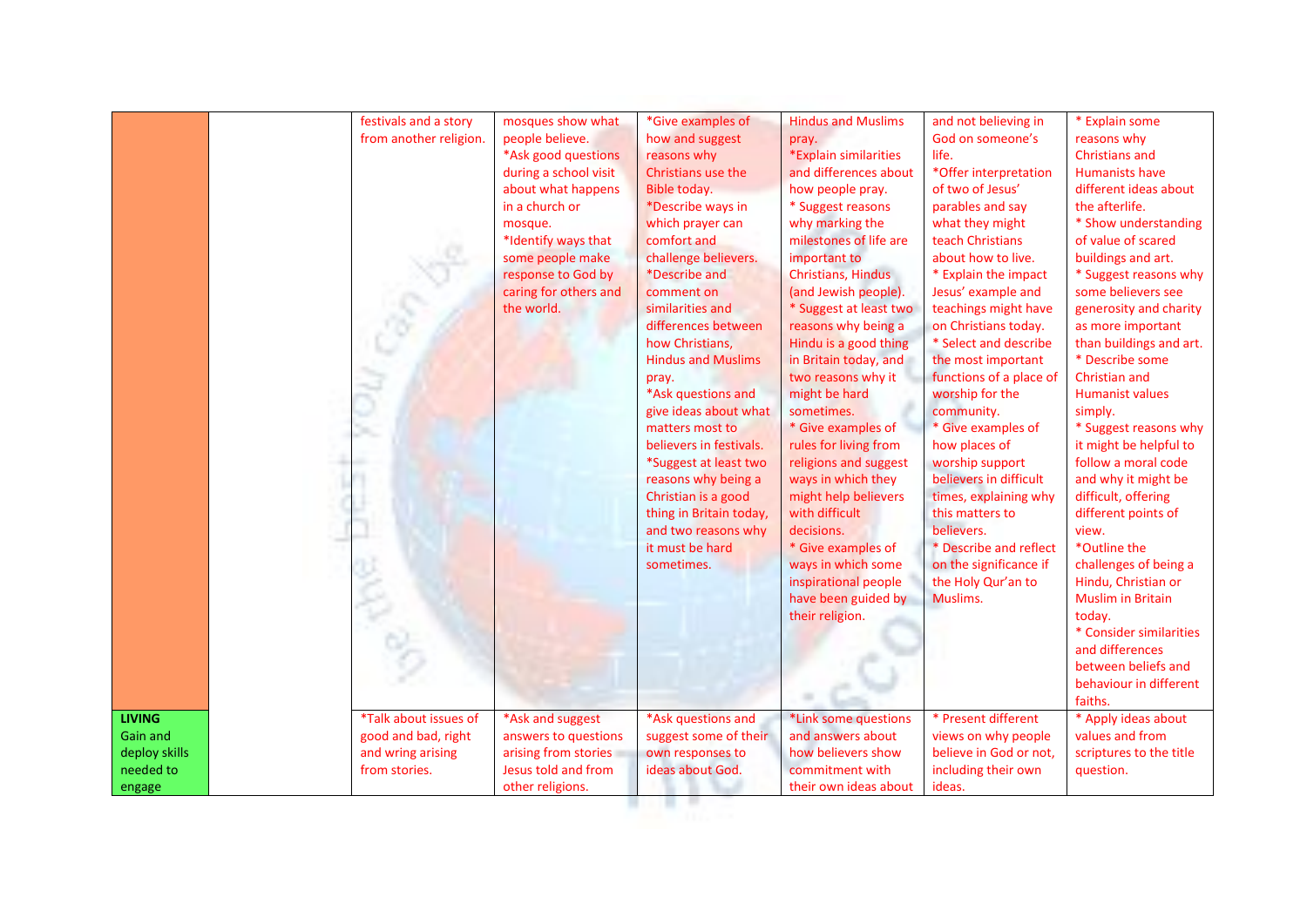| seriously with<br>religions and<br>worldviews | *Ask some questions<br>about believing in<br>God and offer ideas<br>of their own.<br>*Respond to<br>examples of<br>cooperation between<br>different people.<br>*Collect examples of<br>what people do, give,<br>sing, think about at<br>the religious festivals<br>studied, say why they<br>matter to believers. | *Talk about issues of<br>good and bad, right<br>and wring arising<br>from stories.<br>*Describe some of<br>the ways in which<br>people use music in<br>worship, and talk<br>about the different<br>kinds of music makes<br>them feel.<br>*Talk about texts<br>from different<br>religions that<br>promote the 'Golden<br>Rule' and think about<br>what would happen if<br>people followed it<br>more.<br>*Use creative ways to<br>express their own<br>ideas about the<br>creation story and<br>what it says about<br>what God is like. | *Discuss their own<br>and others ideas<br>about how and why<br>humans do bad things<br>and how people try to<br>put things right.<br>*Explore and suggest<br>ideas about what is<br>worth celebrating and<br>remembering in<br>religious communities<br>and in their own lives.<br>*Discuss links<br>between the actions<br>of Christians in<br>helping others and<br>ways in which people<br>of other faiths and<br>beliefs, including<br>pupils themselves,<br>help others. | community,<br>belonging and belief.<br>*Discuss links<br>between actions of<br>Hindus in helping<br>others and ways in<br>which people of other<br>faiths and beliefs,<br>including pupils<br>themselves, help<br>others.<br>* Discuss their own<br>and others' ideas<br>about how people<br>decide right and<br>wrong. | * Express their own<br>understanding of<br>what Jesus would do<br>in relation to moral<br>dilemma from the<br>world today.<br>* Present ideas about<br>the importance of<br>people in the place of<br>worship, rather than<br>the place itself. | * Express their own<br>ideas about some big<br>moral concepts, such<br>as fairness, honesty<br>etc., comparing them<br>with the ideas of<br>others they have<br>studied.            |
|-----------------------------------------------|------------------------------------------------------------------------------------------------------------------------------------------------------------------------------------------------------------------------------------------------------------------------------------------------------------------|-----------------------------------------------------------------------------------------------------------------------------------------------------------------------------------------------------------------------------------------------------------------------------------------------------------------------------------------------------------------------------------------------------------------------------------------------------------------------------------------------------------------------------------------|-------------------------------------------------------------------------------------------------------------------------------------------------------------------------------------------------------------------------------------------------------------------------------------------------------------------------------------------------------------------------------------------------------------------------------------------------------------------------------|-------------------------------------------------------------------------------------------------------------------------------------------------------------------------------------------------------------------------------------------------------------------------------------------------------------------------|-------------------------------------------------------------------------------------------------------------------------------------------------------------------------------------------------------------------------------------------------|-------------------------------------------------------------------------------------------------------------------------------------------------------------------------------------|
| <b>Key</b><br>Vocabulary                      | Christianity,<br>Judaism, story,<br>believe, festival,<br>God, symbol,<br>celebrate, shabbat,<br>mezuzah, candles,<br>challah bread.                                                                                                                                                                             | Christian, Jew,<br>Muslims, believers,<br>Bible, Qu'ran,<br>(Torah), church,<br>mosque,<br>(synagogue),<br>worship,<br>Church: alter, cross,<br>font, candles, light,<br>vicar/priest.                                                                                                                                                                                                                                                                                                                                                  | Prayer, symbols,<br>beliefs, Hinduism,<br>Hindus, attributes<br>of God (99 names<br>of Allah and Holy<br>Trinity), beliefs,<br>practice, Eid,<br>Christmas,                                                                                                                                                                                                                                                                                                                   | Holy week, Easter,<br>Palm Sunday, Good<br>Friday, death and<br>resurrection, Holy<br>Spirit, Je sus,<br>baptism, sacred<br>thread ceremony<br>(Hinduism), life<br>after death.                                                                                                                                         | Humanist, atheist,<br>theist, adnostic,<br>love, forgiveness,<br>justice, fairness,<br>generosity,<br>Kingdom of God,<br>pilgrimage, five<br>pillars of Islam,<br>sunnah, hadith.                                                               | Life after death,<br>judgement, karma,<br>reincarnation, art,<br>calligraphy,<br>geometrical art,<br>architecture,<br>charity, fairness,<br>honesty, code for<br>living (Humanist). |